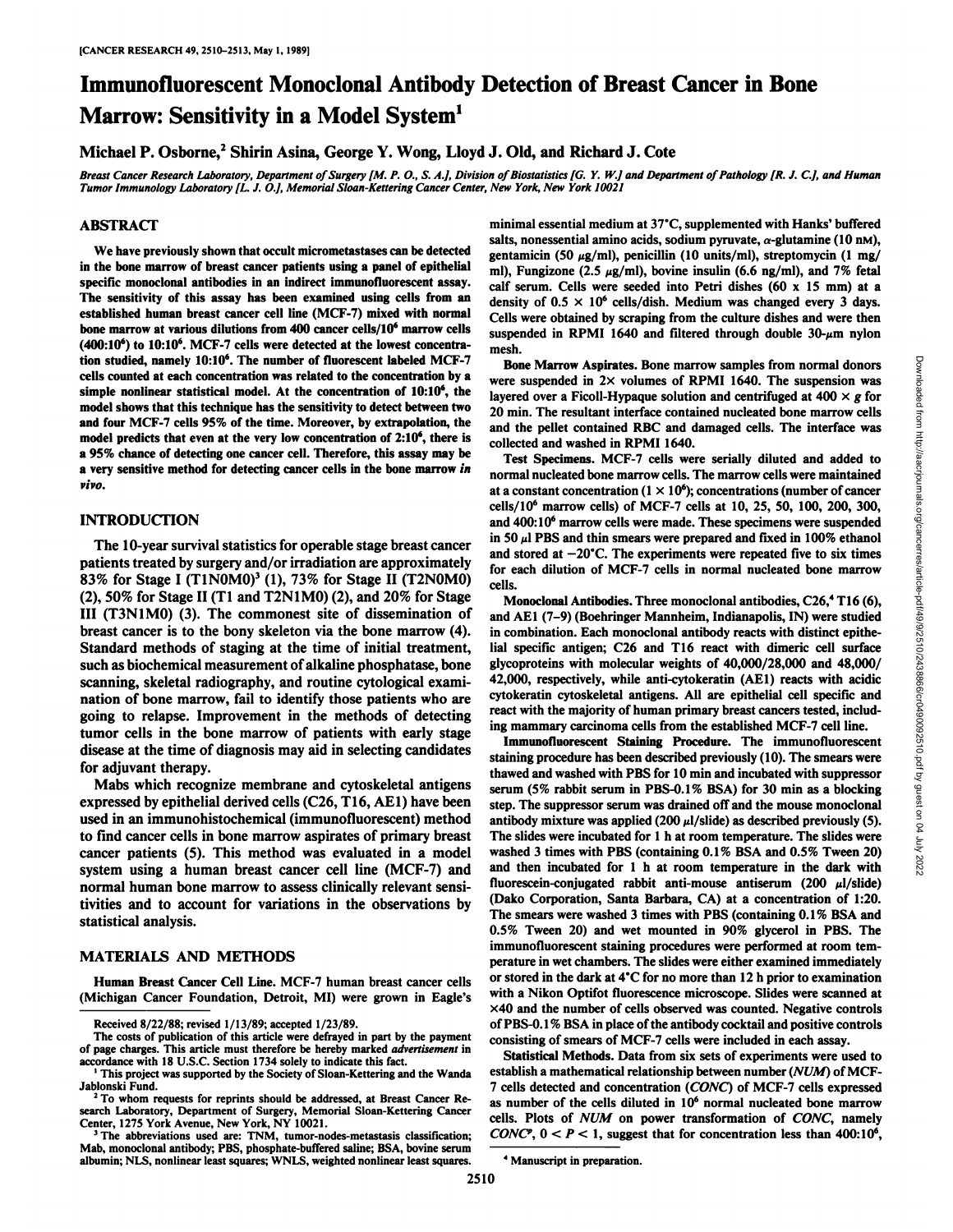an appropriate model for the data is given by

$$
NUM = aCONC^b + e
$$

where  $a$  and  $b$  are unknown parameters, and  $e$  is a random error term with zero mean representing measurement errors and biological varia tions of observed values of NUM about the population mean value *aCONC0. The parameter a gives the mean number of MCF-7 cells* detected at concentration of  $1:10<sup>6</sup>$ . The parameter b represents the change in mean NUM on a logarithmic scale per unit change in CONC, also expressed on a logarithmic scale.

A NLS procedure was used to obtain the NLS estimates of  $a$  and  $b$ . Residual analysis revealed that the variance of e increased linearly with concentration. In order to obtain optimal NLS solutions, it was neces sary to weight the NLS procedure by an appropriate set of weights. A linear regression of the standard deviation of NUM on CONC was used to determine the weights. Standard asymptotic statistical arguments were applied to the WNLS results in order to obtain standard errors and construct confidence intervals.

#### RESULTS

Fig. 1 shows a MCF-7 bone marrow mixture after incubation with T16, C26, and AE1 anti-epithelial mouse Mabs and then fluorescein-conjugated rabbit anti-mouse antiserum. Under UV microscopy the MCF-7 cells can be identified; both cell surface and cytoplasmic components show positive fluorescence (Fig. *IA). The MCF-7 cells showed strong and uniform staining* when the antibody cocktail was used with over 90% of cells showing reactivity. The same field is seen under phase-contrast microscopy in Fig. IB. Note that normal bone marrow elements are not identified by the immunofluorescence technique.

Table 1 shows that the number of detectable positive cells increases with increasing concentration of MCF-7 cells in nor mal nucleated bone marrow cells and that the number of posi tive smears increases with increasing number of MCF-7 cells. In this experiment, at the lowest concentration measured, MCF-7 cells constitute only 0.001% of the population of two cell types or 1 cancer cell (MCF-7) in  $100,000$  (1:10<sup>5</sup>) normal bone marrow cells. Fig. 2 shows the plot of NUM on CONC for all the measurements from the six experiments. It is evident that there was a considerable amount of variation of NUM at

each concentration and that the variation increases as concen tration increases. The mean values shown on the plot (Fig. 2) suggest that a linear model cannot satisfactorily fit the data, at least not at the level of sensitivity required by this kind of experiment. The reason why the plot is nonlinear is unknown. Moreover, the plot also indicates that the relationship between *NUM and CONC for CONC < 400:IO6 can be quite different* from that for  $CONC \geq 400:10^6$ .

The WNLS procedure described in "Materials and Methods" was applied to the data for  $CONC < 400:10^6$ . The estimated equation was

$$
NUM = 0.4003 \; CONC0.869
$$

The standard errors of the WNLS estimates of  $a$  and  $b$  were 0.10 and 0.055, respectively. About 92% of the total variation on CONC. The diagnostic plot in Fig. 3 indicates the appropri ateness of the model.

of *NUM* about zero was explained by its nonlinear regression<br>on *CONC.* The diagnostic plot in Fig. 3 indicates the appropriateness of the model.<br>Table 2 summarizes the WNLS fit to the data at six observed<br>concentrations Table 2 summarizes the WNLS fit to the data at six observed concentrations. Extrapolation of the model to four low concen trations is also given. The entries of Columns 2 and 3 show that a very good fit to the data at the range of concentrations investigated was obtained with the simple nonlinear model. The high level of sensitivity of the assay is demonstrated as the 95% confidence interval at concentration equal to  $2:10<sup>6</sup>$  contained 1. It should be pointed out that this model also appears to closely fit recently described data but the extent of variability associated with the sensitivities described are unknown since no statistical analysis was presented (11).

#### DISCUSSION

A significant proportion of patients presenting with appar ently local primary breast cancer have micrometastases undetectable by conventional staging procedures. The most reliable prognostic indices, axillary lymph node status and primary tumor diameter, cannot predict which individual patient has systemic micrometastases that will ultimately progress to re lapse and death.



Fig. 1. Breast cancer cell line MCF-7 mixed with normal bone marrow mononuclear cells. (A) cluster of MCF-7 cells stained by the indirect immunofluorescent technique; (B) the same cluster as seen under phase contrast. Note that the bone marrow elements are not visualized by the immunofluorescent method.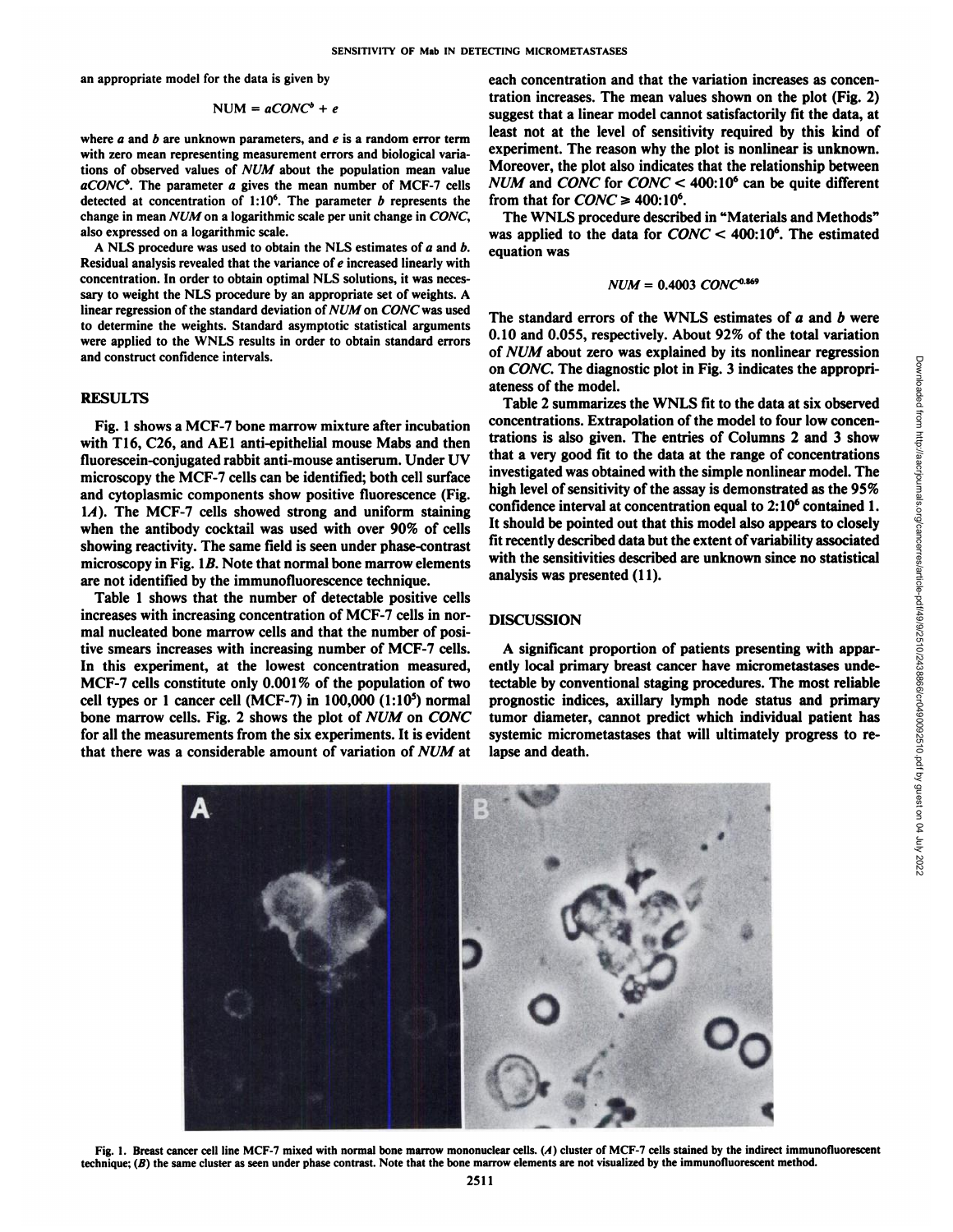| Table 1 Sensitivity of immunofluorescent assay     |                        |                              |                            |                            |  |  |
|----------------------------------------------------|------------------------|------------------------------|----------------------------|----------------------------|--|--|
| MCF-7<br>cells:10 <sup>6</sup><br>BMC <sup>a</sup> | % of<br>MCF-7<br>cells | No. of<br>slides<br>positive | % of<br>positive<br>slides | Sample mean<br>MCF-7 cells |  |  |
| 10                                                 | 0.001                  | 6/25                         | 24                         | 3.83                       |  |  |
| 25                                                 | 0.0025                 | 11/25                        | 44                         | 5.17                       |  |  |
| 50                                                 | 0.005                  | 15/25                        | 60                         | 11.83                      |  |  |
| 100                                                | 0.01                   | 18/25                        | 72                         | 24.00                      |  |  |
| 200                                                | 0.02                   | 19/25                        | 76                         | 38.40                      |  |  |
| 300                                                | 0.03                   | 13/16                        | 81                         | 56.80                      |  |  |
| 400                                                | 0.04                   | 25/25                        | 100                        | 109.60                     |  |  |

BMC, bone marrow cells.



Fig. 2. MCF-7 cells detected against concentration in replicate assays. individual values: . sample mean.

The skeleton is a common site of distant metastases from breast cancer and is frequently the first organ in which metastases develop. Conventional cytology of bone marrow fails to detect micrometastases in early stage patients (12). An immunocytochemical technique designed to detect low numbers of breast cancer cells in the bone marrow of patients with operable disease has been studied by the Ludwig Institute for Cancer Research group (13–20). We have recently reported on a similar immunocytochemical method which detected the presence of breast cancer cells in the bone marrow of patients with early stage disease (1). Unlike the Ludwig group, which used rabbit antiserum to epithelial membrane antigen (21, 22), we have used a mixture of mouse Mabs directed against antigens. The specificity of these antibodies has been well characterized, and in addition to reacting with most breast cancers, they do not react with normal bone marrow elements (5). As reported previously, the antibodies used here did not react with bone marrow cells from 44 subjects undergoing diagnostic and staging work-ups for nonepithelial malignancy such as leukemia and lymphoma (5). The antibodies react with most breast cancers and, when used in combination, react with over 90% of breast cancer cells in frozen sections of primary breast cancers. Although there is some variation in the intensity of staining from case to case, all breast cancers tested showed good reactivity. In addition, rather than use light-microscope methods, we have used an indirect immunofluorescent method to identify extrinsic epithelial cells, with the belief that it might be easier to detect fluorescent cells against a dark background (Fig. 1) and thus improve the likelihood of detecting extrinsic cells. The purpose of the current investigation is to demonstrate and statistically validate the sensitivity of the immunofluorescent method. We have shown in our prior clinical studies a comparable ability to detect extrinsic cells using only two to three sites for bone marrow aspirations by this method (5, 23) as opposed to the eight sites used by the Ludwig group (17). We were able to detect breast cancer cells in the bone marrow of breast cancer patients without evidence of metastases to lymph nodes in 23% of patients with T1N0M0 and 33% of patients with T2N0M0 disease (5).

The formal statistical approach taken here is important. First, conclusions about the sensitivity of our assay are valid if inherent laboratory as well as biological variations are accounted for in the analysis. In this study, the extent of variation across six sets of experiments was substantial and increased with higher concentrations; this may be due to biological factors such as



Fig. 3. Diagnostic plot for nonlinear model.

Table 2 Summary of nonlinear fits

| MCF-7<br>cells:10 <sup>6</sup><br>BMC <sup>2</sup> | <b>Sample</b><br>mean <sup>e</sup> | <b>Estimated</b><br>mean <sup>e</sup> | Asymptotic<br>SE of<br>estimated<br>mean | 95%<br>confidence<br>interval<br>for the<br>mean |
|----------------------------------------------------|------------------------------------|---------------------------------------|------------------------------------------|--------------------------------------------------|
| 2                                                  | _•                                 | 0.73                                  | 0.16                                     | 0.40, 1.06                                       |
| 4                                                  |                                    | 1.34                                  | 0.24                                     | 0.85, 1.83                                       |
| 6                                                  |                                    | 1.90                                  | 0.31                                     | 1.27, 2.53                                       |
| 8                                                  |                                    | 2.44                                  | 0.36                                     | 1.71, 3.17                                       |
| 10                                                 | 3.83                               | 2.96                                  | 0.40                                     | 2.15, 3.78                                       |
| 25                                                 | 5.17                               | 6.56                                  | 0.60                                     | 5.35, 7.78                                       |
| 50                                                 | 11.83                              | 11.99                                 | 0.76                                     | 10.43, 13.54                                     |
| 100                                                | 24.00                              | 21.89                                 | 1.13                                     | 19.59, 24.19                                     |
| 200                                                | 38.40                              | 39.99                                 | 2.57                                     | 34.75, 45.22                                     |
| 300                                                | 56.80                              | 56.87                                 | 4.52                                     | 47.66, 66.08                                     |
| 400                                                | 109.60                             | c                                     | c                                        |                                                  |

<sup>a</sup> BMC, bone marrow cells; Sample mean, sample mean number of MCF-7 cells detected in 5-6 independent experiments; Estimated mean, estimated mean number of MCF-7 cells detected.

assay not performed at this concentration.

<sup>c</sup> Model not applicable at this concentration.